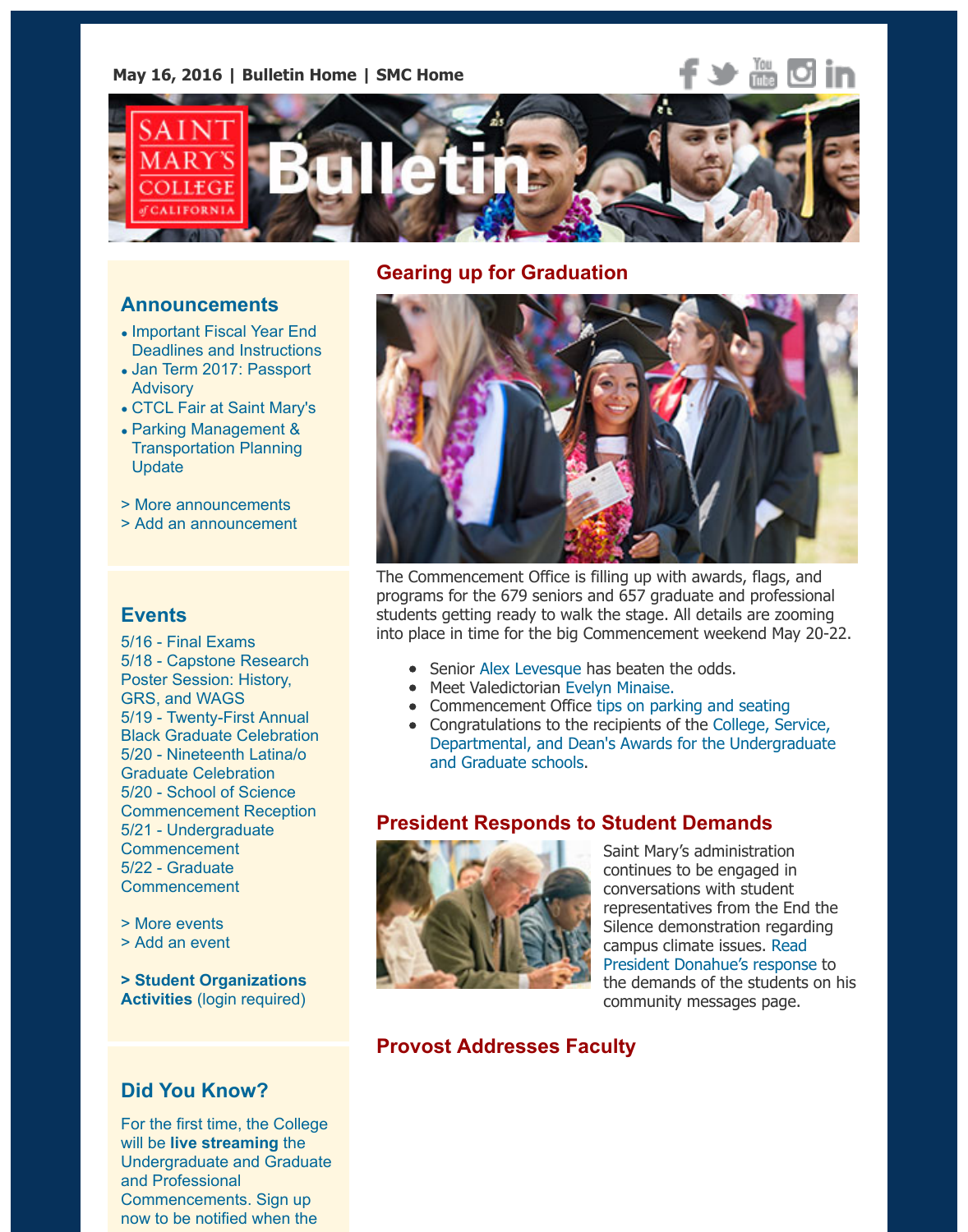Do you have a little-known tidbit or story about Saint Mary's? Send it to **Campus News**.

> Did You Know Archive

## **Lasallian Reflections**

[For the week of](mailto:news@stmarys-ca.edu) **May 16**

#### **Learn how to submit Events and Announcements**.



## **[Meet the Brothers](https://www.stmarys-ca.edu/provosts-2016-spring-address?utm_source=Bulletin&utm_medium=email&utm_content=feature_test&utm_campaign=05-16-16)**



The Christian Brothers are the guiding light for everything we at Saint Mary's. Today there ar Brothers working and living on campus, including Brother Tho Jones (left) and Brother Michae Meister. A new page on the Sa Mary's site tells each of their stories. Meet the Brothers!

**View**



Jaime Turrentine '16, Professor Cynthia Ganote, Kenna William and Corliss Watkins, interim director of Student Engagment and Academic Success, (left to right) celebrate at the Tenth Annual Lavender Graduate Celebration (LGBTQQIA Community) last Thursday in Hagerty Lounge. The Cultural Graduations continue this week with the 21st Annual Black Graduate Celebration on Thursday (6 p.m., Soda Center) and the 19th Annual Latina/o Graduate Celebration on Friday (9 a.m., SMC Chapel).

## **SMC in the News**

- KCBS discusses humpback whales with Biology's Douglas Lor
- Library Dean Pat Kreitz discusses generational learning styles Delta's Sky Magazine.

# **Go Gaels**

#### **Seniors Drive Gaels to Clinch First WCC Postseason Berthaw** Four Saint Mary's seniors playing in their final home games as Gaels Sunday combined for five hits, four RBIs and two runs so as the Gaels defeated Pepperdine 6-4 on Senior Day and clinch